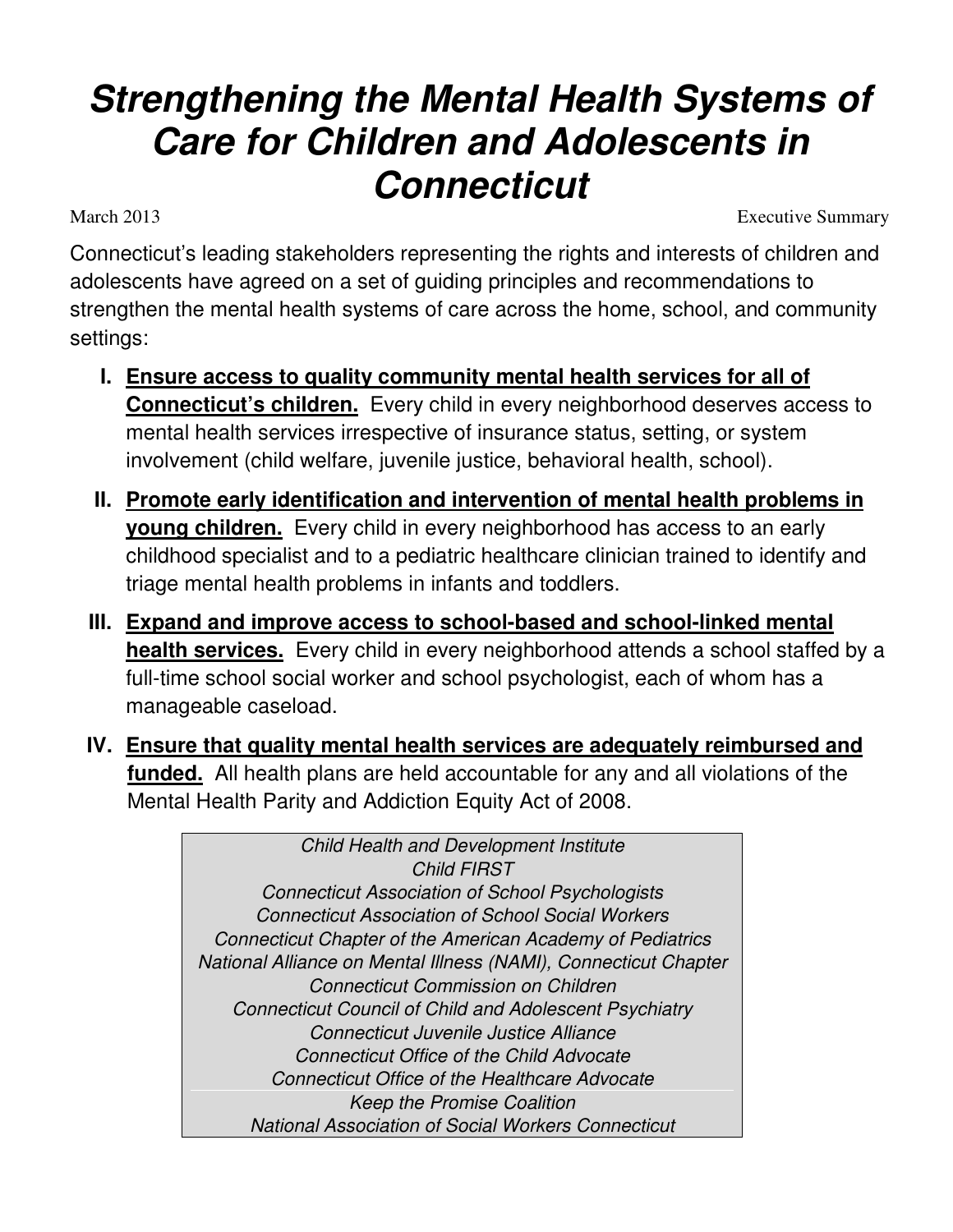# **Joint Recommendations by Stakeholders for Strengthening the Mental Health Systems of Care for Children and Adolescents in Connecticut**

March 2013 Page 1 of 2

#### **I. Ensure access to quality community mental health services for all of Connecticut's children.**

- **a. Increase the number of care coordinators** in each of the DCF community collaboratives to support youth and families with multiple service needs.
- **b. Promote the delivery of evidence-based treatments** that are communityproven and reflect best practices.
- **c. Train providers** in best practice trauma-focused and evidence-based treatment approaches.
- **d. Build a child psychiatry consultation network** based on the Massachusetts model to support primary care physicians and school mental health personnel.
- **e. Expand access to tele-mental health services** by requiring public and private insurers to reimburse providers for mental health services delivered via telecommunications technology.
- **f. Expand access to mental health services based on child and family need**, irrespective of insurance status, setting, or system involvement (child welfare, juvenile justice, behavioral health, school).
- **g. Expand access to milieu-based extended day treatment services** for children and adolescents to keep them in community-based settings and out of inpatient hospitals or residential treatment facilities.

## **II. Promote early identification and intervention of mental health problems in young children.**

- **a. Adequately fund prevention, early identification and intervention initiatives** such as Child FIRST, Early Childhood Consultation Partnership, and Nurturing Families.
- **b. Improve Birth to Three Services eligibility criteria** to ensure that children with, or at risk for, mental health issues receive services as part of their Individual Family Service Plan (IFSP).
- **c. Mandate reimbursement for early childhood mental health services without requiring that the child have a formal diagnosis**.

## **III. Expand and improve access to school-based and school-linked mental health services.**

**a. Expand access to school-based health centers** and restore all related funds that were cut in the Governor's proposed budget.